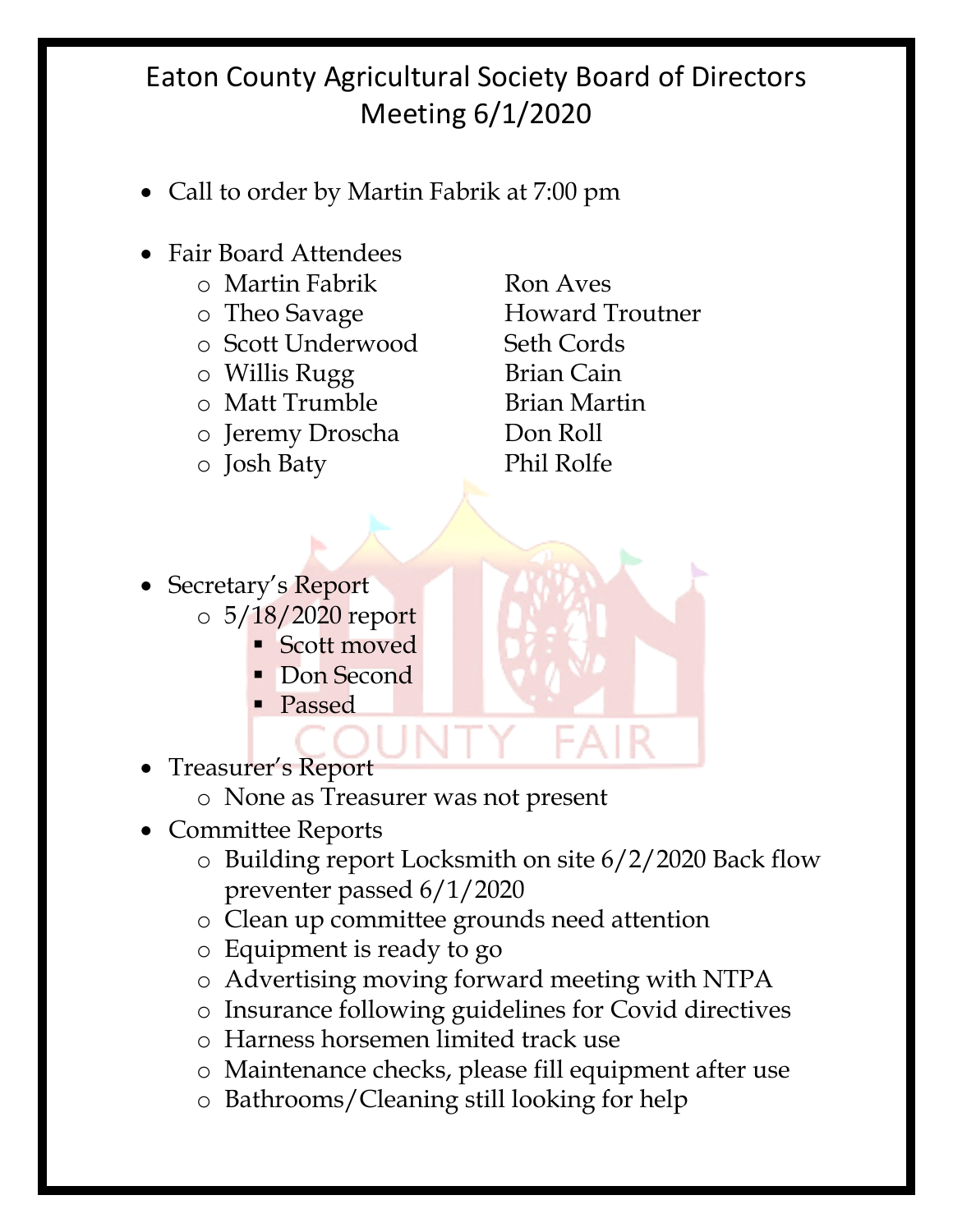- o Frontier days, canceled Frontier Days due to Covid
- o Ribbons and Awards, items purchased with no year printed
- o Radios, ordered in holding pattern for now until decision on full fair is made
- o Bluegrass, canceled for the year
- o Sound system, holding pattern, wire down by new horse barn
- o Info, waiting on direction about fair
- o Bleachers/picnic tables, will look into them as needed
- o Trash, nothing
- o Concessions, map for fair in front office
- $\circ$  Campground, opens May 29<sup>th</sup>. Looking for a cleaning crew.
- **Standing Committees** 
	- o Beer Tent Committee
		- Nothing on beer tent. Nothing further this year
	- o Online Ticketing / POS Committee
		- Holding pattern due to Covid
	- o Sale Committee
		- Motion made to give committee full authorization for the best case path forward on the auction
			- Motion Matt
			- Second Brian C
			- Motion passed
- Members/Visitors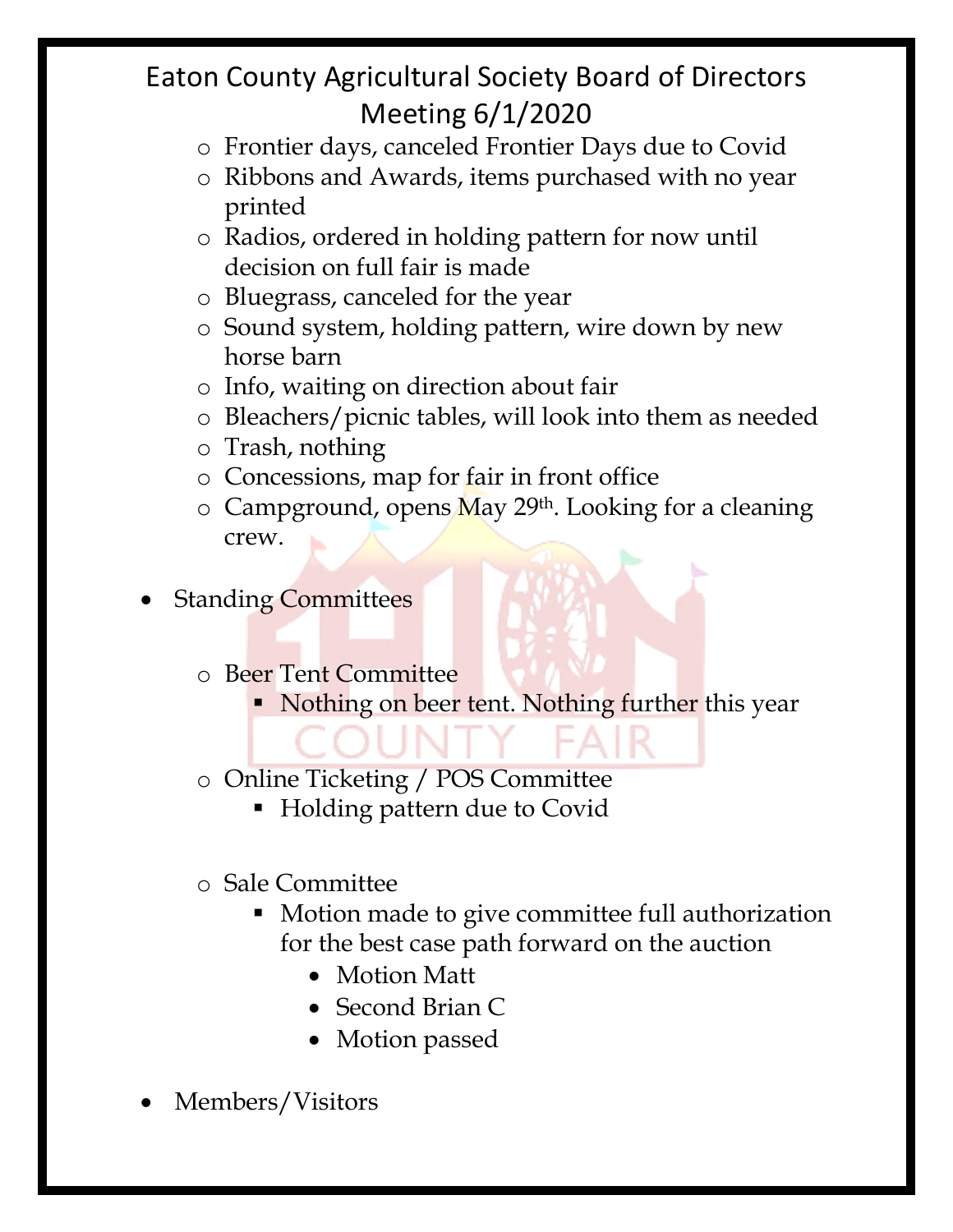- Old Business
	- o Entries and forms
		- § June 1, 2020 deadline youth
		- June 10, 2020 open class
		- § Numbers are way down for the year
	- o Grey Barn Roof
		- § Midnight June 1st, 2020 deadline for bids
	- o Mowing
		- Need more help
	- o Food Vendor weekend
		- No go from the city council, violates food truck ordinance
	- o Out of county participants
		- Motion to deny out of county participants by Seth
		- Second Brian M
		- § Passed
	- o Horseshow for Fair
		- § Motion to move from the table
			- Theo
			- Second Willis
			- Passed
		- Motion to cancel horse shows at fair, Brian Cain
		- Second Howard
		- Motion Failed
	- o New Business
		- Bryner Contract
			- $\bullet$   $\frac{1}{2}$  down
			- Motion to accept by Willis